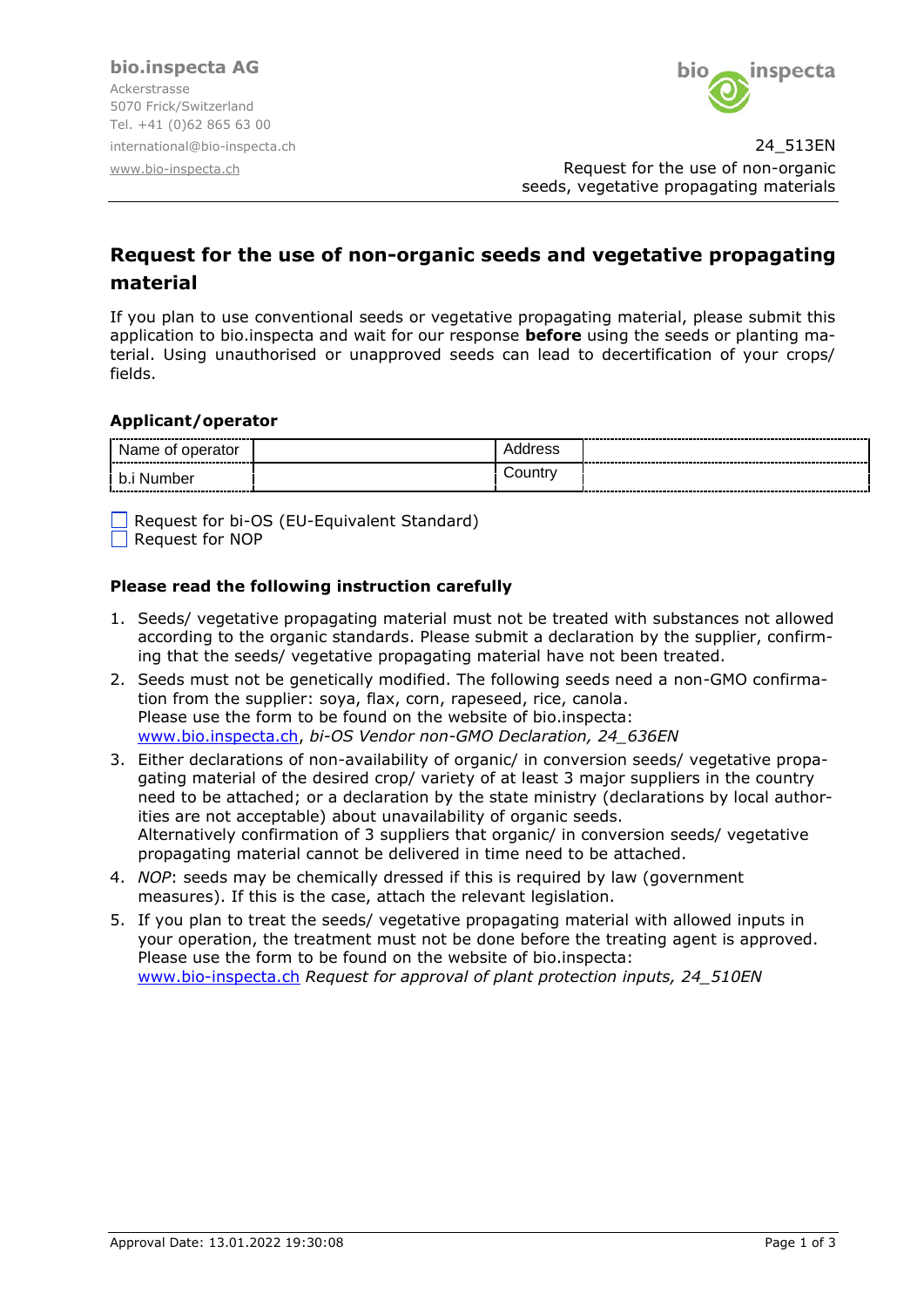

## 24\_513EN Request for the use of non-organic seeds, vegetative propagating materials

| <b>Crop</b> | Variety | <b>Hybrid</b>     | Supplier:         | Seeds are                                                                              | <b>Seeds</b> | <b>Needed</b> | kg/ha             | <b>Surface</b> | <b>Month of</b>                                                                           | Reason for non-organic                                                                                                                 |                                      | <b>Approval by</b> |
|-------------|---------|-------------------|-------------------|----------------------------------------------------------------------------------------|--------------|---------------|-------------------|----------------|-------------------------------------------------------------------------------------------|----------------------------------------------------------------------------------------------------------------------------------------|--------------------------------------|--------------------|
|             |         | or CMS            | address & website | not chemi-<br>are not<br>cally<br>genet-<br>ically<br>treated<br>(dressed)<br>modified |              | quantity      |                   | plant to be    | sowing                                                                                    | seed                                                                                                                                   |                                      | certifier          |
|             |         | (for BSO<br>only) |                   |                                                                                        | (kg)         |               | sown with<br>(ha) |                | <b>Organic or</b><br>in conver-<br>sion seeds<br>are not avail-<br>able in the<br>country | No supplier is<br>able to deliver approves and<br>the seeds be- indicates for<br>fore sowing,<br>although it<br>was ordered<br>in time | The certifier<br>which stand-<br>ard |                    |
|             |         |                   |                   |                                                                                        |              |               |                   |                |                                                                                           |                                                                                                                                        |                                      | $\square$ bi-OS    |
|             |         |                   |                   |                                                                                        |              |               |                   |                |                                                                                           |                                                                                                                                        |                                      | $\Box$ NOP         |
|             |         |                   |                   |                                                                                        |              |               |                   |                |                                                                                           |                                                                                                                                        |                                      | $\Box$ BSO         |
|             |         |                   |                   |                                                                                        |              |               |                   |                |                                                                                           |                                                                                                                                        |                                      | $\square$ bi-OS    |
|             |         |                   |                   |                                                                                        |              |               |                   |                |                                                                                           |                                                                                                                                        |                                      | $\n  INOP\n$       |
|             |         |                   |                   |                                                                                        |              |               |                   |                |                                                                                           |                                                                                                                                        |                                      | $\square$ BSO      |
|             |         |                   |                   |                                                                                        |              |               |                   |                |                                                                                           |                                                                                                                                        |                                      | $\square$ bi-OS    |
|             |         |                   |                   |                                                                                        |              |               |                   |                |                                                                                           |                                                                                                                                        |                                      | $\square$ NOP      |
|             |         |                   |                   |                                                                                        |              |               |                   |                |                                                                                           |                                                                                                                                        |                                      | $\Box$ BSO         |
|             |         |                   |                   |                                                                                        |              |               |                   |                |                                                                                           |                                                                                                                                        |                                      | $\square$ bi-OS    |
|             |         |                   |                   |                                                                                        |              |               |                   |                |                                                                                           |                                                                                                                                        |                                      | $\n  INOP\n$       |
|             |         |                   |                   |                                                                                        |              |               |                   |                |                                                                                           |                                                                                                                                        |                                      | $\square$ BSO      |
|             |         |                   |                   |                                                                                        |              |               |                   |                |                                                                                           |                                                                                                                                        |                                      | $\square$ bi-OS    |
|             |         |                   |                   |                                                                                        |              |               |                   |                |                                                                                           |                                                                                                                                        |                                      | $\square$ NOP      |
|             |         |                   |                   |                                                                                        |              |               |                   |                |                                                                                           |                                                                                                                                        |                                      | $\square$ BSO      |
|             |         |                   |                   |                                                                                        |              |               |                   |                |                                                                                           |                                                                                                                                        |                                      |                    |